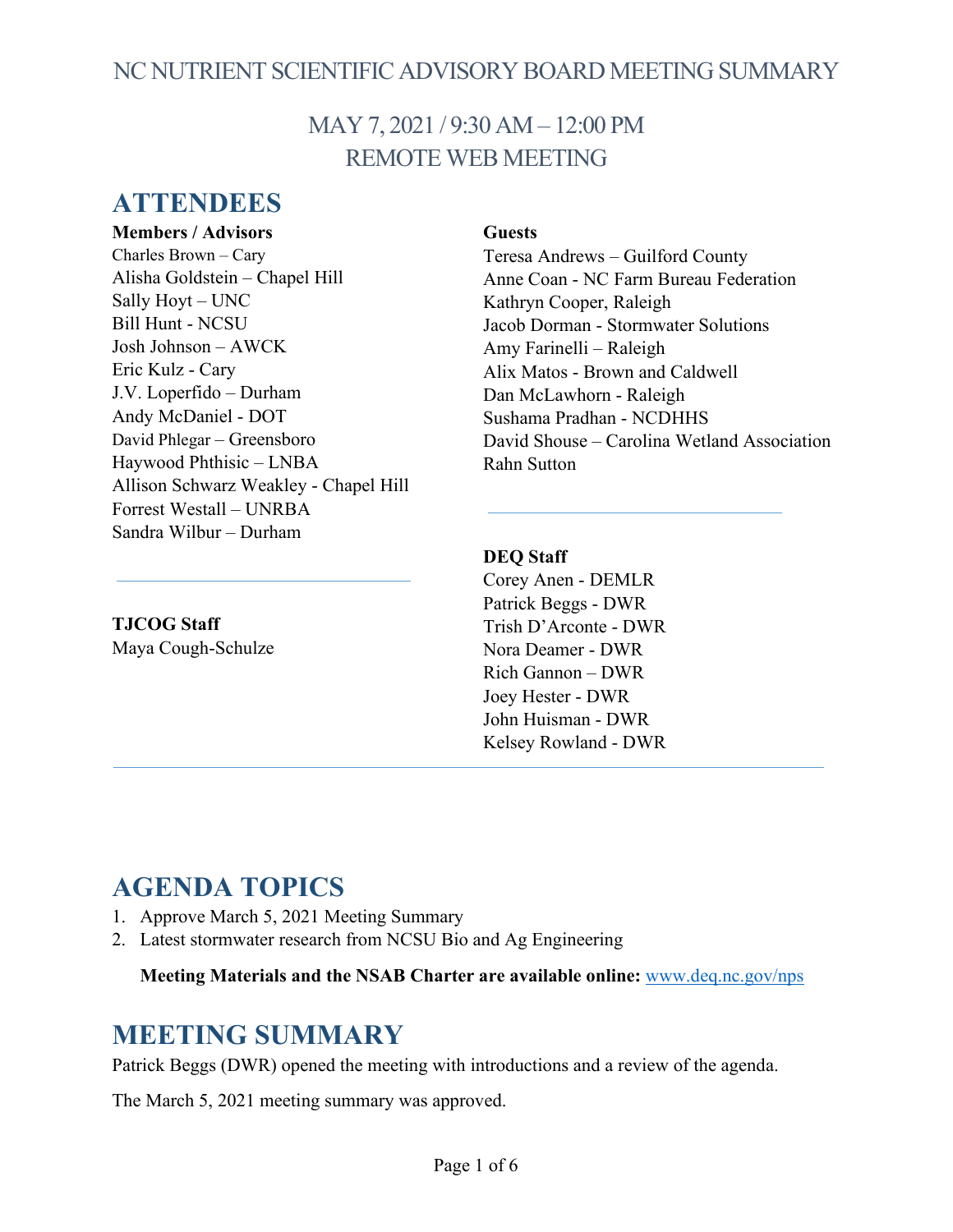## Stormwater Research supported by the NC Policy Collaboratory and **Others**

Presenter: Bill Hunt – NCSU Biological and Agricultural Engineering [Slides can be found online.](https://deq.nc.gov/about/divisions/water-resources/planning/nonpoint-source-management/nutrient-scientific-advisory-board#nsab-meeting-documents)

How can we improve stormwater control measures over time rather than assume they will get better? Models assume SCMs work the same over a 30-year window, bu model input is from the beginning of SCMs lifetime.

#### **Bioretention:**

- Collaboratory wanted to look at the performance of a bioretention in University Mall that Bill Hunt built/studied 15 years ago. Performance was BETTER 15 years later! Why?
- Suspect that the amount of biological activity increased 15 years later. More carbon in the media. Bioretention is an ecosystem!
- SCM was also well-maintained.
- Phosphorous storage was not near storage capacity.
- Implications for crediting: consider role of maturation by practice?
- Studied a range of ages of bioretention cells rather than doing a longitudinal study of one bioretention.
- C:N ratio significantly decreases with age of bioretention. Not a great thing for performance. Worth adding some C? Wood chips, sawdust?
- Majority had Phosphorous indices that were not saturated, several were close to saturated, one was leaching P.
- What design elements matter for C:N ratio and P-index? Forebay, Age, Media depth important for both.
- Forebay stores Carbon and preserves Phosphorous.
- Forebay will not make sense if bioretention is receiving sheet flow. But if bioretention has a few inlets, put them in!
- Forebays need to be maintained of course. (should be easy to maintain, at edge of parking lot.)
- Vegetation type did not appear to make a difference.

#### **Q&A - bioretention**

Sandi: What do you attribute the bioretention in Chapel Hill improvement to? Was there less loading over time?

Bill: Probably more loading, as we saw higher pollutant concentrations entering at the later date. Despite higher influent concentrations, lower effluent concentrations.

Sandi: Do we know for sure that maintaining vegetation makes a difference, or that there just needs to be vegetation?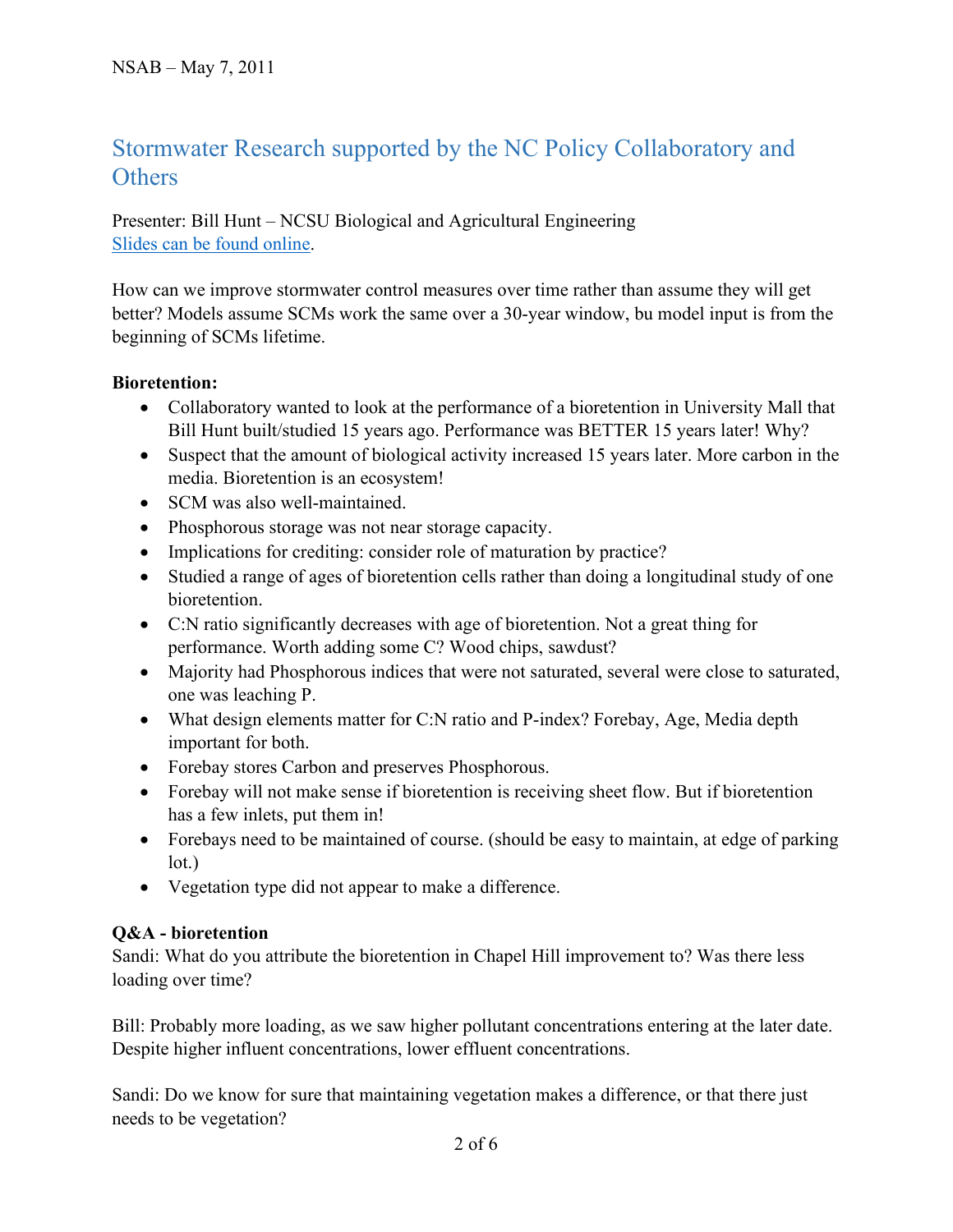Bill: We know that having any healthy vegetation is good. But, if you have turfgrass, it seems to work as well. We do not know the role of maintenance, because all the practices we studied were well-maintained.

Rich Gannon: Is there concern that biomass accrual might affect mechanisms of nutrient removal? Is biomass removal part of maintenance requirements?

Bill: Yes, maintenance is needed for biomass accumulation, but based on work colleague Alan Davis at UMD has done, the amount of biomass accumulation typical for bioretention does not appear to cause issues with eventual N or P leaching.

Biomass accumulation needs to be managed more because it starts taking up storage volume, and reduces your storage depth. Design does not accommodate extensive biomass removal.

Grady McCallie: Looks like there is a "sweet spot" of bioretention age where performance improved significantly. Why?

Bill: We do not know the history of these bioretention cells. It is likely that the newer cells are just getting designed better over time.

MD has amended cells with questionable P removal with water (not wastewater) treatment residuals to good effect.

Alisha Goldstein: Besides age, do you have a sense of loading rates for the 18-year-old bioretention site and how the loading rates may have affected bioretention performance?

Bill: Loading rates didn't end up being a significant factor in decision tree analysis. Would seem that higher influent loads would tax the cells. Expects that influent loading was in a tolerable range.

Practices that are undersized for their watershed can perform VERY poorly. These ones were all well designed, implemented, and maintained.

#### **Sand filters**

- Current research on treatment effectiveness is not in ecosystems anything like NC.
- Research on ones in Fayetteville and Greensboro. Perform well for sediment, ok for P (because of particulate P being strained out). Nitrogen removal varies.
- Look like dry or wet ponds depending when you visit, but with a cleanout pipe
- Seeing grass on your sand filter is not a great sign. Sand filters require fast flow.
- Internal water storage missed implications
- Sand filter studies will be completed in December 2021.

#### **Q&A – sand filters**

Josh Johnson: If they are built on basis of high velocity flow - how does IWS impact that from a long term maintenance perspective?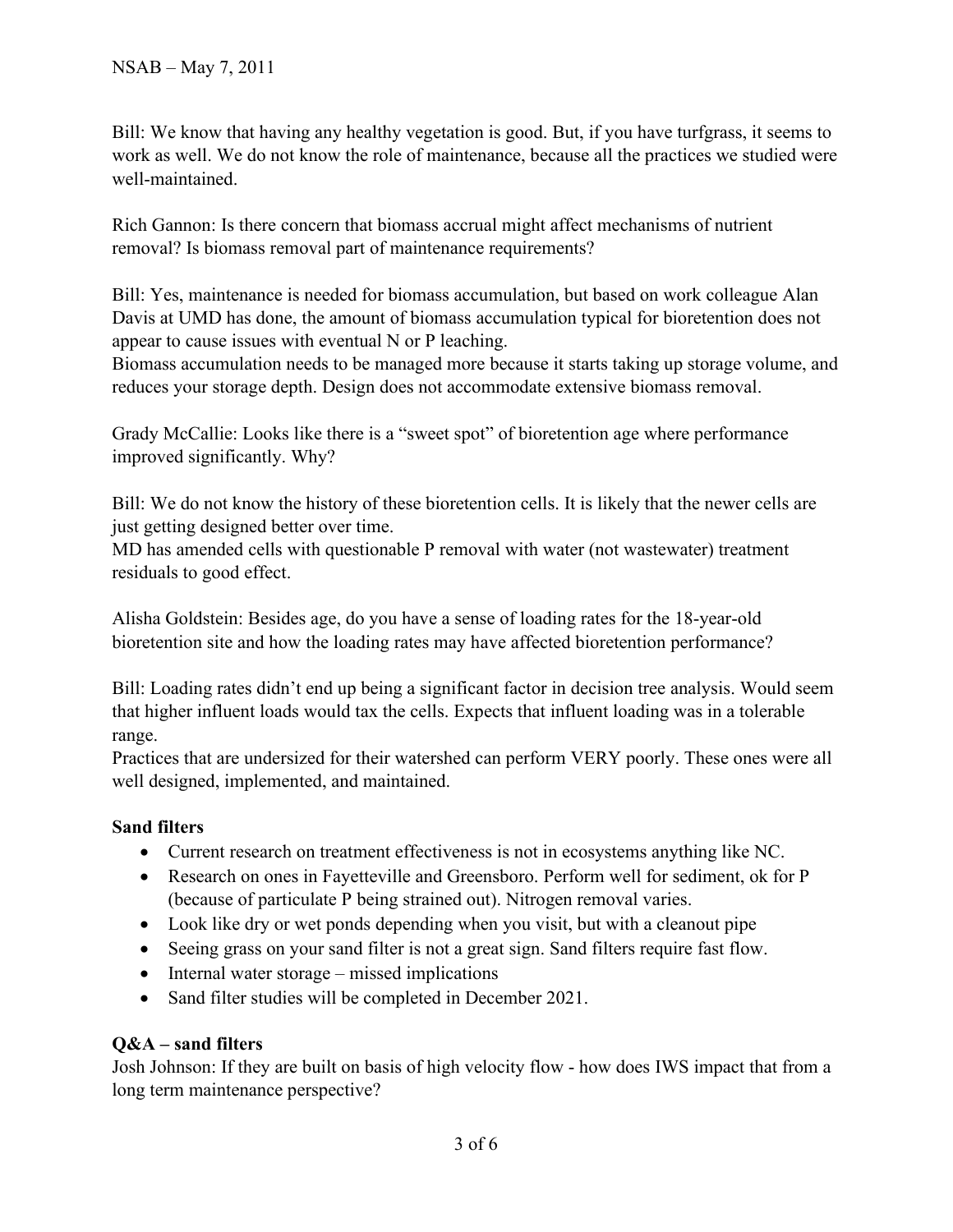NSAB – May 7, 2011

Bill: I don't know, but I don't think so.

Josh: Current MDC allows a lot of storage on top of sand - would this be impacted by IWS or impact the study?

Bill: The more 'driving edge' you have the better to push water off your sand layer. Might allow you to shrink your footprint. The IWS zone would be impacted most by having a smaller volume/footprint.

IWS preserves a volume of water to stay until the next storm comes. That water that gets pushed out is cleaner. Smaller footprint minimizes this potential benefit.

Sally: How will IWS be different in SF's contained in concrete versus those graded into soil?

Bill: The concrete box ones have higher likelihood of denitrification but eliminate chances for infiltration.

JV Loperfido: Do you think removal rates monitored in the above ground sand filters translate to underground sand filters?

Bill: Yes, if appropriately maintained. Underground sand filters often seem to be less reliably maintained. When we shrink the footprint of the media, it receives more water and pollutants, so there is more likely to be a sealing at the surface, which is not good.

JV: UMN research on SFs: They added iron – are you considering this? Bill: We have looked at this but they are expensive.

Sand filters completely hinge on good infiltration. And there is no built-in mechanism besides maintenance to complete infiltration. If you don't, they're a bad practice.

#### **Tree planter systems**

- Silva Cells originally created to allow urban trees to be healthier allow their roots to take up needed space under suspended pavement
- Bill began researching their use for stormwater. Treated 80% of all the water during 1 year monitoring period. Excellent pollutant removal rates (see slides.)
- Unexpected results Fayetteville Silva Cell inlet was clogged because it was via unmaintained, clogged permeable pavement.
- Experimented with undersized Durham Silva Cell to test overtaxing. 94% of water bypassed. Inlet was not big enough.
- Clearly need to work on getting the water into the media  $-$  it provides good treatment if it gets there, current designs aren't effective for inflow though.

#### **Q&A – Tree planter systems**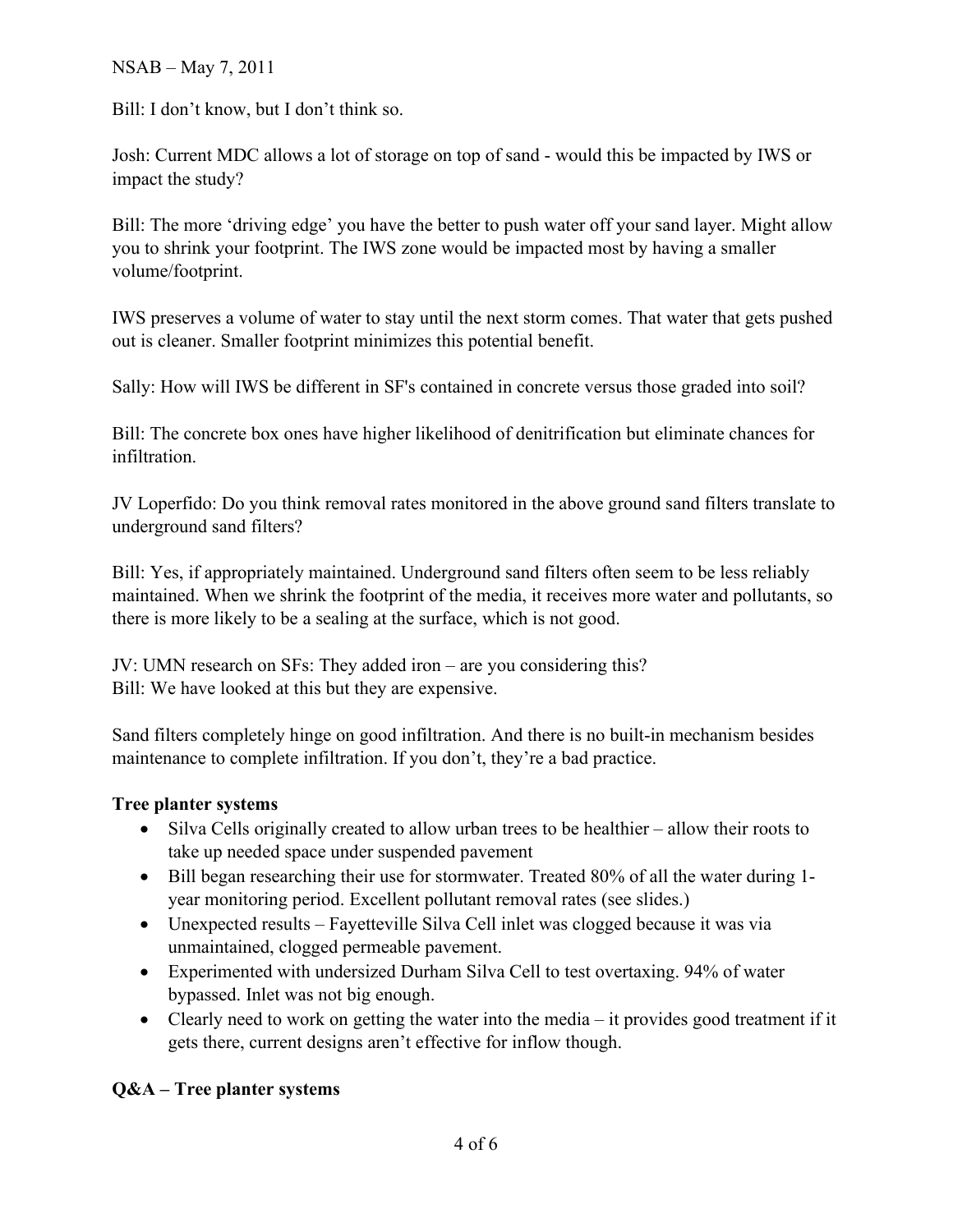#### NSAB – May 7, 2011

Grady McCallie: One of the arguments that urban forest advocates use for street trees is that they intercept a certain amount of rain even before it hits the ground - that's in addition to flow reduction from in to out, right? Of course, the area caught by the tree foliage is probably just a fraction of the area of the cell catchment?

Bill: Yes, interception is a fraction of overland flow inflow.

Sally: How was tree health in these systems with high bypass?

Bill: Tree that received more of the flow was very healthy. In Fayetteville where there was high bypass, a lot of trees died. Durham's silva cells have piped inflow – does not depend on whim of the curb line – so Bill does not worry about Durham's!

Sally: The site I mentioned has an existing hydrodynamic separator treating the flow before it enters the Silva Cell

Have Bill or Sarah talked with Katie Rose Levin about using Silva Cells for stormwater management? What has her experience has been re: long-term tree health?

Charles Brown: Would a storage box be helpful to catch sediment and have a notch for flow into silva cell and a bypass?

Bill: Sarah Waickowski is starting to study this – a catch basin as pretreatment for a silva cell. We also have data from Goldsboro with something similar to this – which had less bypass.

Another idea: Put Silva Cell in the saddle of a roadway, so the water doesn't have anywhere else to go.

Maintenance access is still important. Curb Inlet is an easy way to do this.

#### **Subsurface gravel wetlands**

- Eliminate hazards of mosquitoes and drowning relative to stormwater wetland.
- Not very well studied, current design guidance based on one study in NH
- Highly impervious watershed, compacted clay on site. Design and depth shrunk for cost needs – 50% undersized. Design is similar to bioretention with IWS. Wetland forebay is always wet.
- Became clogged during within a year due to impermeable layer forming on top. Maintained by using a garden rake everywhere besides where plants were (were not taking well.)
- Gravel wetland is now well-vegetated (grass growing on top.)
- Subsurface gravel wetlands should not have more than 3 days of ponding and this one definitely exceeded that.
- Has very good P removal.